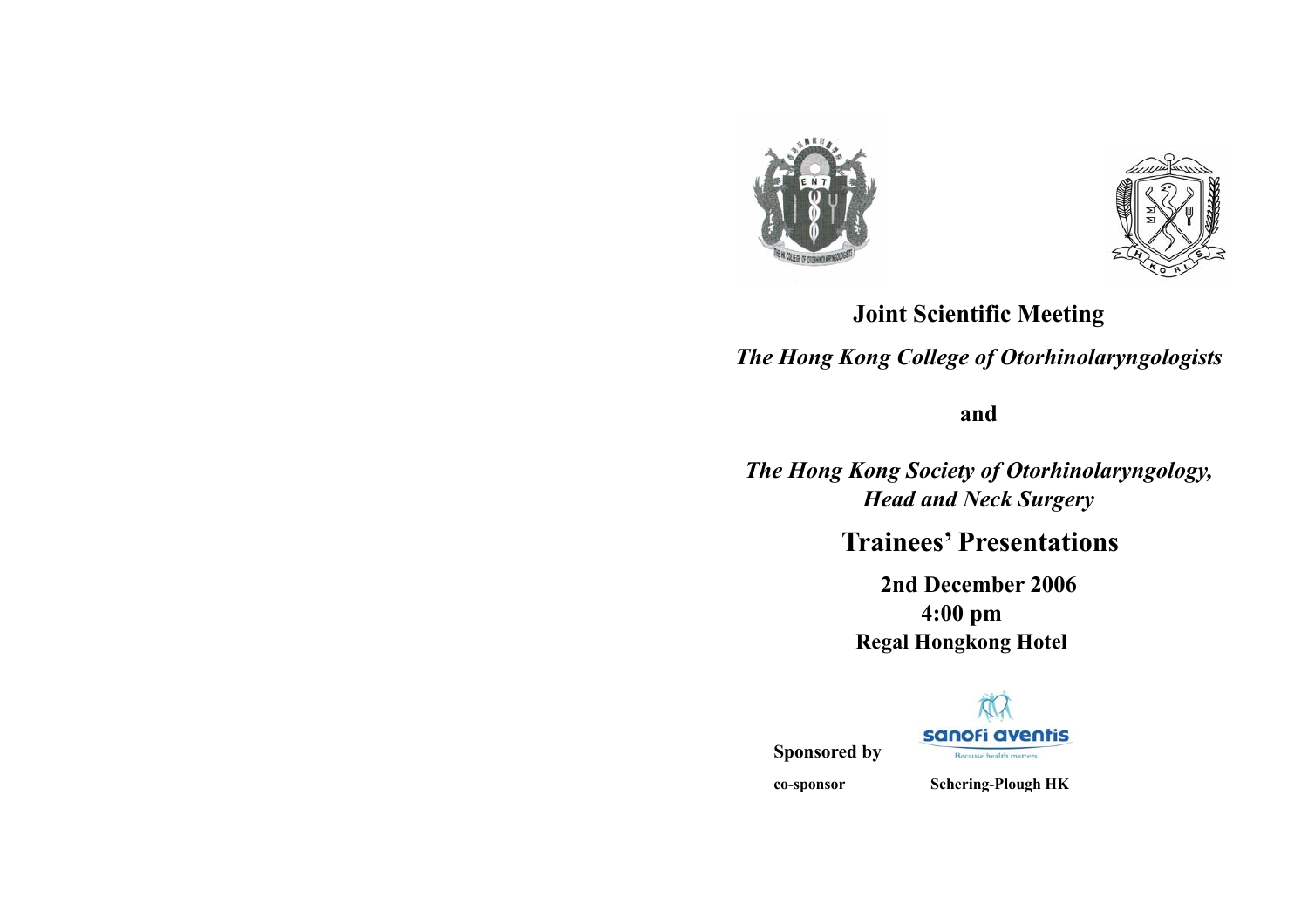# *Scientific Session*

**Chairman: Dr Albert Luk Wai Sing** 

**Adjudicators: Dr Tong Fu Man Dr Chan Ka Cheung** 

 **Dr Paul Lam Kin Yip** 

## **Introduction**

## **Trainees' presentations**

- 1. The Microbiology of Peritonsillar Abscess in Hong Kong Dr. John Chan
- 2. Comparison between cocaine and oxymetazoline in flexible nasoendoscopy Dr. Chio Io Meng
- 3. Acoustic rhinometric changes after septal and turbinate surgery Dr. Lee Chi Leung
- 4. A herbal formula for the treatment of perennial allergic rhinitis: a randomized, double-blind, placebo-controlled clinical trial Dr. Wong Ka Chun Justin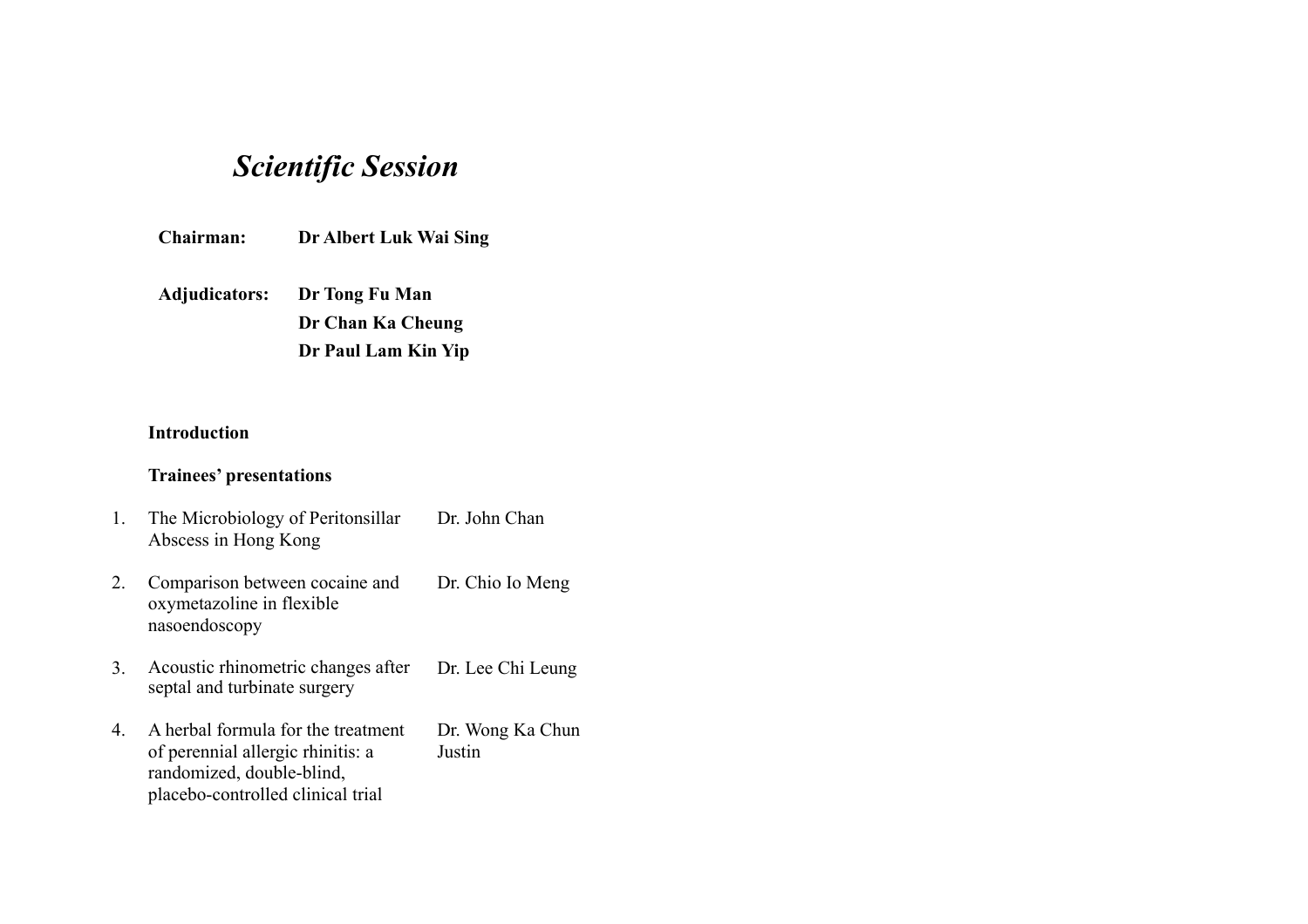#### **The Microbiology of Peritonsillar Abscess in Hong Kong**

**Chan, John** 

#### **Queen Elizabeth Hospital**

Objective: To analyze the microbiology of peritonsillar abscess.

Study design: Cross-sectional survey of microbiology of peritonsillar abscess over 3 years.

Setting: Queen Elizabeth Hospital.

Participants:123 consecutive peritonsillar abscesses with pus aspirated for bacteriology study.

Main outcome measures: Bacteriology of pus aspirated from peritonsillar abscesses. Results:123 admissions with age range from 13 to 74 years old, most of them were males, 93 (76%). No growth were obtained in 20 (16%) patients. A single bacterium was found in 36 (29%) pus aspirates. Two bacteria were grown in 26 (21%) pus aspirates. Three bacteria were grown in 16 (13%) of pus aspirates. Four bacteria were grown in 4 (3%) pus aspirates. Mixed growths were obtained in 21 (17%) patients. A total of 152 bacteria were cultured. 35 (23%) were  $\alpha$ -Haemolytic Streptococcus. 28 (18) were Streptococcus milleri. 24 (16%) were Bacteroides. 10 (7%) were Strep pyogenes. 8 (5%) were Peptococcus Spec. 7 (4.6%) were commensals. 6 (4%) were Gemella. Only three <sup>α</sup>-haemolytic Streptococcus specimens were resistant to Ampicillin. All of the patients had uneventful recovery following needle drainage and treatment with parental antibiotics before culture results available. 9 (7%) patients have at least one recurrence. 3 patients have two recurrence. 1 patient has three recurrence. 1 patient has 4 recurrence. All the recurrences were on the same side. 54 (43.9%) of the abscesses were on the left side, while 69 (56.1%) of that were on the right side.

Conclusion: Peritonsillar abscess is usually polymicrobial. Needle drainage with penicillin and metronidazole are effective in almost all of the patients.

## **Comparison between cocaine and oxymetazoline in flexible nasoendoscopy Chio, Io Meng**

#### **Tuen Mun Hospital**

Flexible nasoendoscopy is part of the fundamental examinations in the ENT clinic. However, it gives the patients a little bit of discomfort. Therefore, cocaine was commonly used as a local anaesthestics. However, cocaine makes patients nausea and its anaesthetic effect over throat make the patients unable to swallow. A double blind randomized placebo controlled study was performed to evaluate whether cocaine is essential for routine flexible nasoendoscopy and whether there is other alternative.

Patients in the ENT clinic required flexible nasoendoscopy and not taking medications that contraindicated to the tested drugs was enrolled. During each of their visit to the ENT clinic, 2 spray of cocaine, oxymetazoline or normal saline was given to each nostril. In the following visits, the other 2 drugs will be used. Then the flexible nasoendoscopy was performed by the same examiner at around 5 minutes later. A questionnaire with Visual Analogue Scale regarding the taste of drugs, sensation of nose and discomfort level during nasoendoscopy was given to the patients. Blood pressure was checked before and at 1, 5, 10 minutes after drugs administration.

A total of 16 patients were enrolled. Cocaine gives the bitterest taste and stinging sensation. It is also the only drugs that make the patients nausea. However, discomfort level of nasoendoscopy was similar among cocaine, oxymetazoline and normal saline.

Conclusion: Cocaine is not essential for routine flexile nasoendoscopy without performing other procedures. The discomfort level of nasoendoscopy was similar after using cocaine, oxymetazoline and normal saline as local anaesthetics.